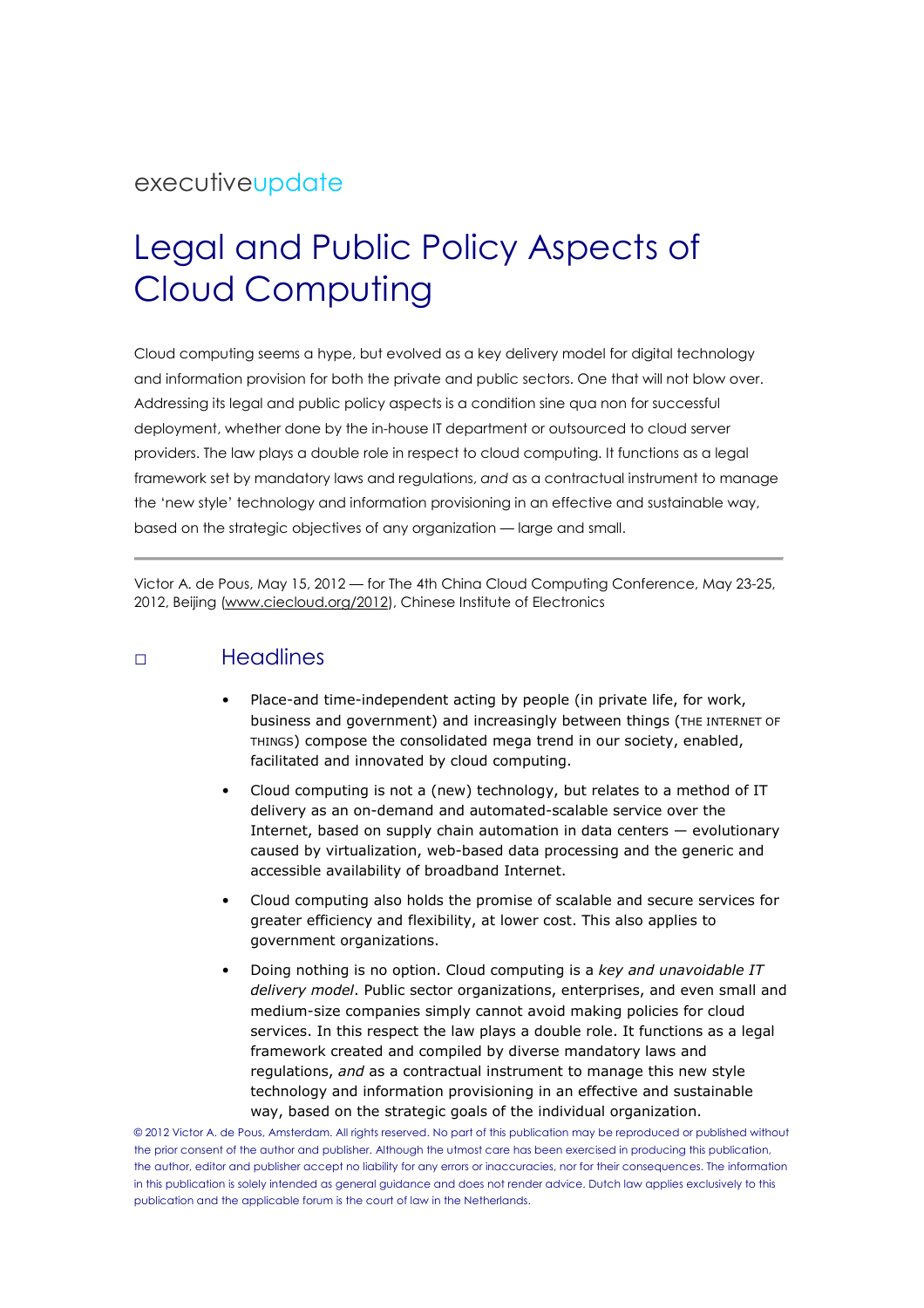## □ Cloud computing framed

What constitutes cloud computing? A computer scientist draws computers and software services and connects them to the Internet. Thus 'the cloud' was born, as a metaphor. Search engines Lycos and Yahoo (1994) and the e-mail service Hotmail (1996) were examples avant la lettre, but the first airline reservation system around 1960 already used a cloud model. Exemplary today, Amazon Web Services, Salesforce, Google Docs and Microsoft Office packages Office365 and the immensely popular social networks Facebook and YouTube - not to mention the literally countless apps for smart phones, tablets and more.

Cloud computing takes place largely invisible, but it shows itself to end-users as web-based software and information that is stored on servers in data centers elsewhere and no longer on their computers or information systems of the organization they work for. The actual processing is done virtualized – the computer programs and information are disconnected from the physical hardware and infrastructure. Consequently, the nature of data (processing) changes in non-permanent and dynamic, and becomes almost 'liquid'.

Cloud computing developed and keeps developing in an evolutionary way. Technologically speaking, the turning point lies behind us, because essential information technologies, including virtualization and broadband Internet, are now widely available and accessible. Cloud computing may be a service provided by the internal IT department, but cloud computing will more likely involve an outsourcing relationship. At the CloudGov 2012 conference, the Department of Homeland Security of the United States asked rhetorically 'Are we in the data center business or do we need IT functions?<sup>1</sup>

According to the internationally broad-accepted definition, the National Institute of Standards and Technology (NIST) 'describes how cloud computing is a model for enabling ubiquitous, convenient, on-demand network access to a shared pool of configurable computing resources (e.g., networks, servers, storage, applications, and services) that can be rapidly provisioned and released with minimal management effort or service provider interaction.<sup>'2</sup> The cloud matrix comprises PUBLIC (open and standardized), PRIVATE (closed and any desired length), COMMUNITY (targeting a particular community) and HYBRID (public/private) application models and distinct in the service model (SaaS) software, platforms (PaaS) and infrastructure (IaaS).

### □ Major legal reference points

That cloud computing is both technologically and commercially something fundamentally different, does not mean in advance that the legal aspects differ. Nevertheless, anyone who keeps NIST's definition in mind, is probably not surprised that its legal framework indeed deviates from the more conventional client/server model for electronic data processing. Cloud computing experiences difficulties with existing legal rules, which are a) not only by tradition defined

L

<sup>&</sup>lt;sup>1</sup> Washington, DC, February 16, 2012.

<sup>&</sup>lt;sup>2</sup> http://csrc.nist.gov/publications/nistpubs/800-145/SP800-145.pdf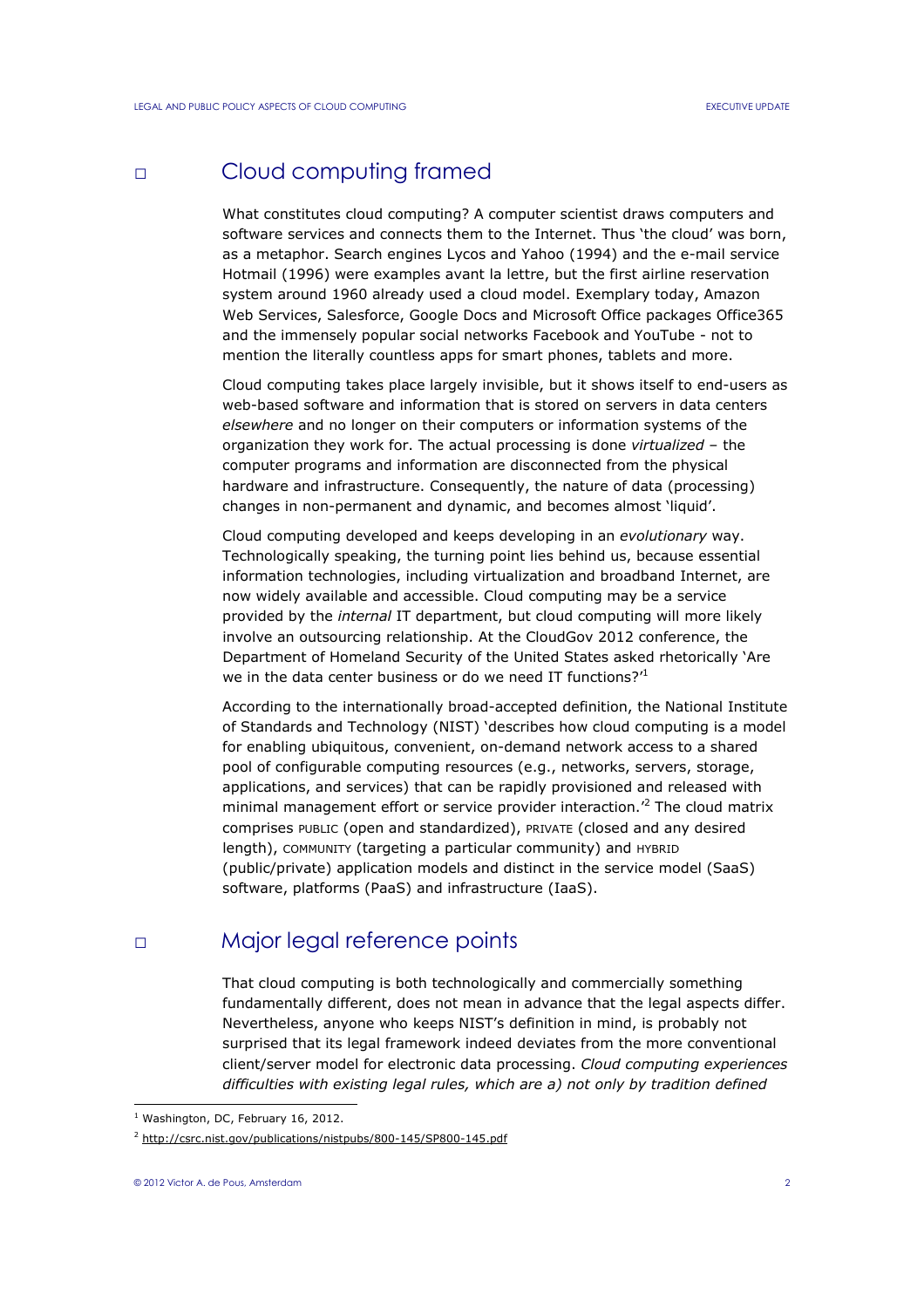geographically, but also b) established during a time-period when corporate and government information had a static character. We could literally pinpoint where the data was located.

Also enclosed in the cloud delivery model are all kinds of technical, organizational and social aspects, together with the consequence that horizontal (applicable to all organizations), vertical (additional for regulated industries) and specific IT-related legal rules apply to cloud computing. That leads to legal concurrence. Furthermore, we note various developments, such as new insights, best practices, and initiatives for the certification of cloud services. Next to those, new privacy regulation for personal data is on its way for the 27 European Union member states, which strengthens and harmonizes the existing 1995 legislation in this domain. $3$ 

Yet we must not make the legal aspects of cloud computing more difficult than what they are, and always evaluate the characteristics of a cloud service in a particular case. A number of marks provides guidance and direction for legal analysis, policy development and drafting agreements. Take for example the case that a governmental department or municipality wants to open its data for reasons of transparency or re-use by entrepreneurs. Because of its practical characteristics, a PUBLIC cloud service comes into view immediately: web-based with flexible scalability, open, and for anyone remotely accessible via Internet. All self-provision. Concerns about information security and adverse effects of the reach of foreign jurisdictions no longer exist, because the processed information is not confidential and does not affect personal information.

#### Reference point #1 Self-provisioning or outsourcing?

A central legal theme for cloud computing relates to the question whether or not an outsourcing relationship exists. When any organization outsources an IT service to an external CLOUD SERVICE PROVIDER, in principle it loses control over the information processing process, unless other contractual arrangements are made. Further, there is a strong situation of dependency towards both supplier and the used technology, partly because, in particular, software *and* information are in the hands of this supplier (and his suppliers). Outsourcing means at least a shift in technical responsibilities from customer to CLOUD SERVICE PROVIDER, while the customer still keeps its own legal responsibilities, e.g. towards tax authorities.

#### Reference point #2 Product or service?

Various factual aspects of the cloud delivery model have legal implications. First of all, cloud computing is not a product but a service and in respect to software as a service (SaaS), the end-user usually receives no physical copy of the computer program he uses remotely. Under European law, the licensee loses his statutory right to error correction, as defined in the European software directive (2009/24/EC). Cloud computing has also effect on licensing models. We note that, due to virtualization, a one-to-one relationship with hardware and operating system no longer exists. A license agreement must normally allow virtualization.

<sup>&</sup>lt;sup>3</sup> 3</sup> http://ec.europa.eu/justice/newsroom/data-protection/news/120125\_en.htm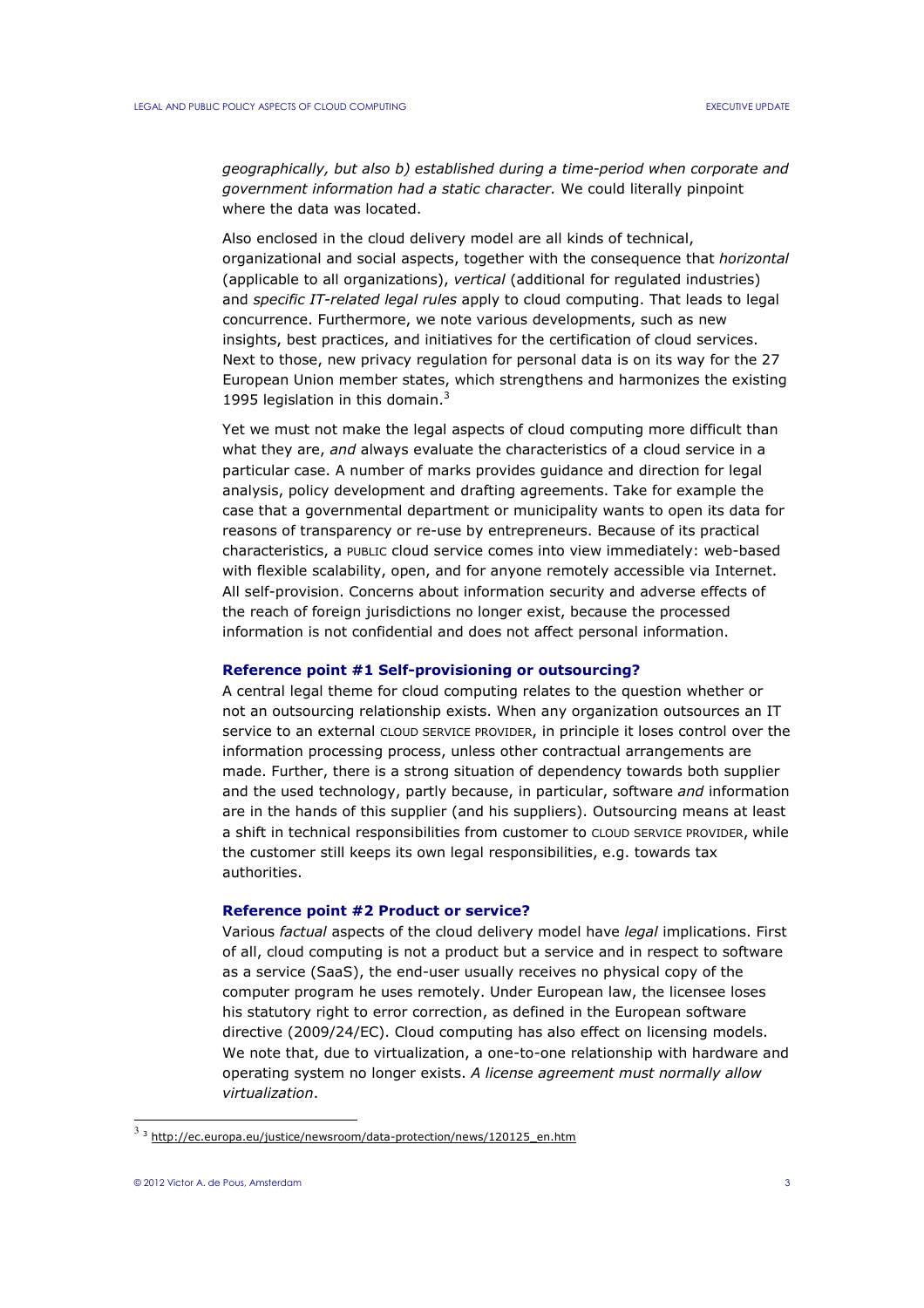Moreover, producers of original software must deal with the circumstances that in the appropriate case when providing third-party software, the license agreement must grant this right to the CLOUD SERVICE PROVIDER.

#### Reference point #3 Technology or information?

Digital technology concerns the notorious bits and bytes, and brings us eventually back to the ones and zeros. There is, however, a distinction. What do they form: a computer program or data? That question plays a central role seen from a technological perspective, as well as legal framework. Both sharply divide between software code and information in digital format. With this boundary, suppliers and customers of cloud services have to deal. Accordingly, within the European Union, for example, statutory protection rights for software code exist, primarily benefitting the developer (licensor), with the exception of some basic rights for software users (licensees), including the right to make a backup. For (digital) information, an entirely different legal framework is applicable.

#### Reference point #4 Type of data?

Another important pointer for determining the legal framework for a cloud service is the distinction between *personal data*  $-$  relating to for example citizens, consumers, patients, employees — and other information processed by organizations. The nature of the data determines the applicable legal framework, which in turn may influence the choice of a particular IT delivery model.

### Reference point #5 Transborder data processing?

Cross-border data processing raises legal questions in relation to the international applicable laws and the competent courts.

### □ Ten analyses

- 1. Cloud computing means diversity. There is not just one cloud. Every type of cloud service includes unique characteristics and related legal aspects, advantages and disadvantages. This diversity requires insight and nuance. Moreover, it is important that both the general pro and con debates, and the discussions in a particular case are conducted on rational grounds. Only than pragmatic policy and individual decision making come within reach.
- 2. Doing nothing is no option. Even a company or public sector organization that focus solely on cost reduction, do not escape from cloud computing. It goes without saying, however, that organizations must look further than financial reductions. This translates into the circumstance that strategic goals should determine the use of information technology. Digital technology plays a key role in numerous change processes. Cloud computing in particular creates organizational (e.g. business agility) and social changes (towards a 'better' society).
- 3. Although the full transition to cloud services is possible, the practice, at least for public sector organizations will almost certainly show a mixed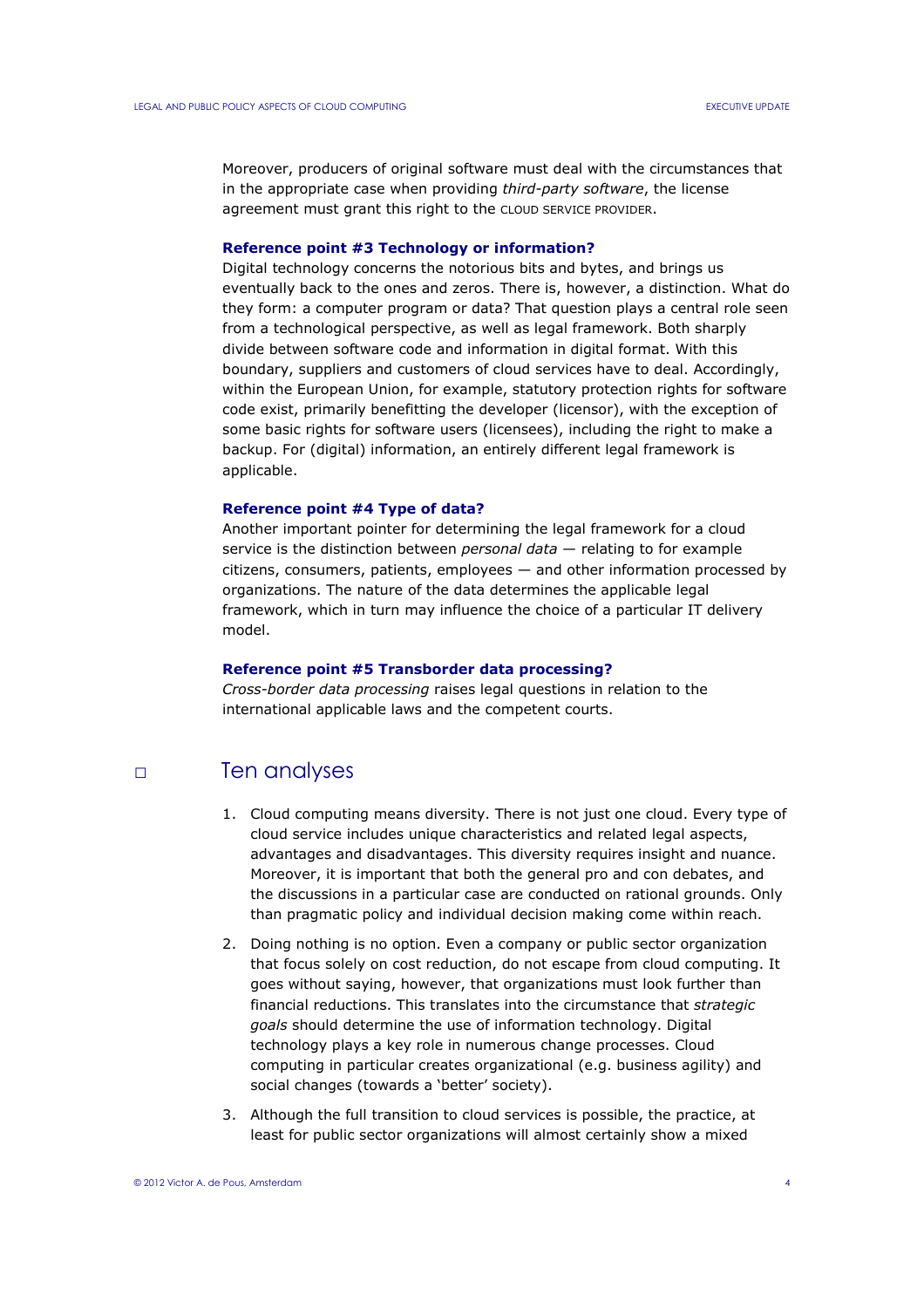delivery environment. The need to process national secrets per se in the cloud, is missing. A mixed portfolio consists of both traditional and cloud computing  $-$  by both the internal organization and third parties.

- 4. A 2003 European Union policy states that every public sector organization within its 27 member states must offer today the widest possible access to government data for citizens and business (transparent government) and make that data available for reuse (economic development). This so-called 'open data, unless' rule brings a substantial boost for outsourced public sector clouds.
- 5. In particular, cloud services as a form of outsourcing raise high expectations. In the words of the European Commission: scalable and secure services for greater efficiency and flexibility, lower costs without large investments. Moreover, we see the advantage of economies of scale and the economy of skills. From a legal viewpoint, software as a service (SaaS) means the end of software piracy at the end-user side.
- 6. The benefits for cloud customers do not take away concerns about information security and legal uncertainties. Nevertheless, there are various means available — such as data classification, existing standards and certifications, open data formats, legal frameworks and specific rights (e.g. for interoperability), security arrangements, negotiating terms in cloud contracts — that strengthen the legal position of cloud customers and make risks manageable.
- 7. Technology standards often intensify the policy debate. The starting point is that the numerous existing IT standards will find their way in the cloud environment. Both the U.S. federal government<sup>4</sup> and the European Commission<sup>5</sup> pursue a pragmatic policy based on RAND: they must be available on (fair,) reasonable and non-discriminatory terms.<sup>6</sup>
- 8. Although interoperability is a much-debated topic, not every cloud service provider and cloud customer is aware of a legal — even statutory — right under European Union Law. Each licensee of a computer program has the right to decompile the code for unlocking hidden specifications of the program's interfaces, in order to make a connection with other software.
- 9. Information security is a major concern. So far, however, there is no real technical vacuum or absence of standards as such, because existing standards remain in force for the deployment of cloud computing. NEN-ISO/IEC 27000 is an example.
- 10. 'Bring your own device' (BYOD) the fact that directors and employees use their own laptop, tablet and/or smart phone for work — does not raise questions about the hardware, but about software, apps and corporate information in the cloud. New work policies are needed.

L

<sup>4</sup> http://www.whitehouse.gov/omb/circulars\_a119/

<sup>&</sup>lt;sup>5</sup> http://ec.europa.eu/isa/documents/isa\_annex\_ii\_eif\_en.pdf

<sup>&</sup>lt;sup>6</sup> http://en.wikipedia.org/wiki/Reasonable\_and\_non-discriminatory\_licensing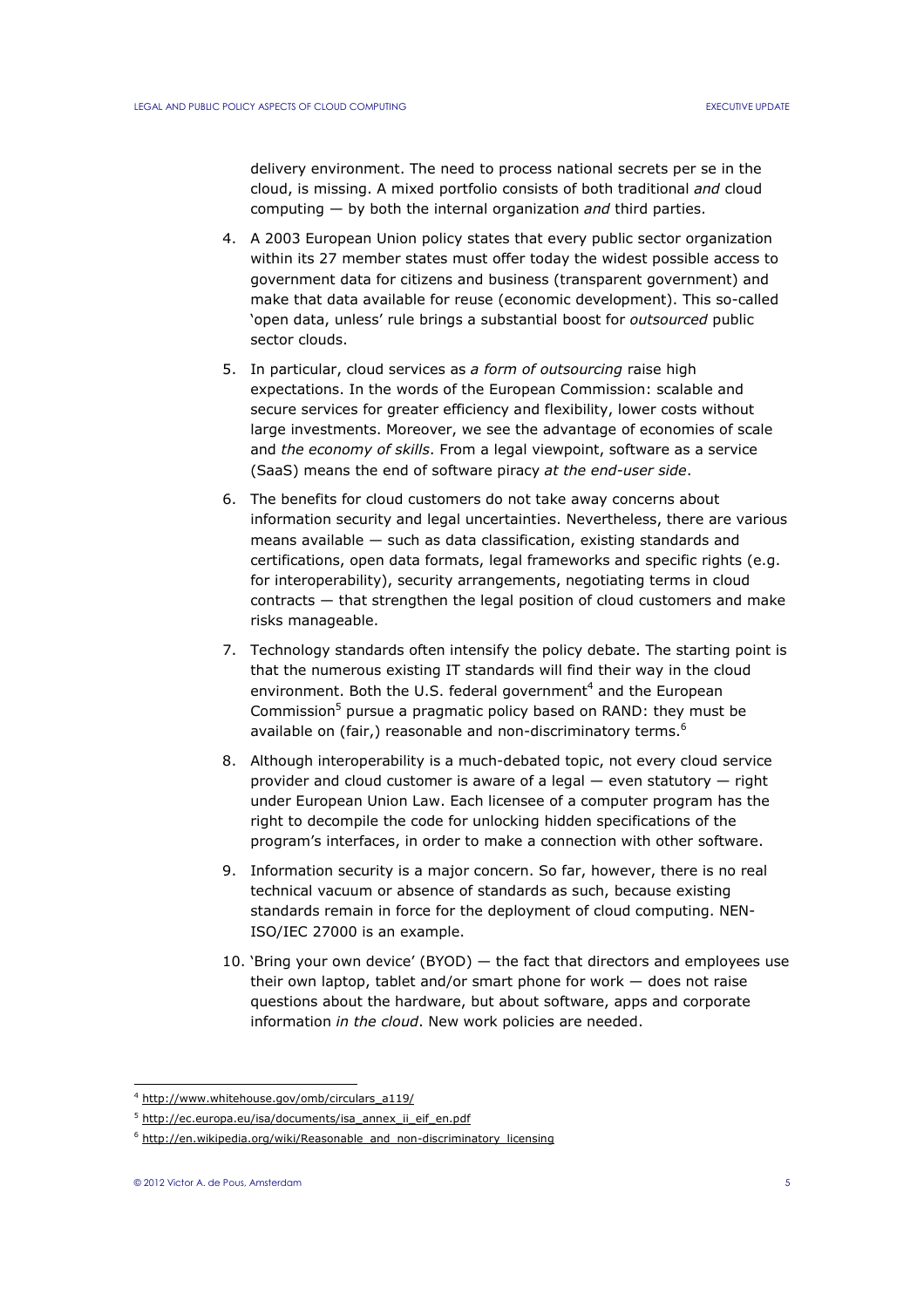Legal and Public Policy Aspects of Cloud Computing is written by Victor A. de Pous, an Amsterdam-based corporate lawyer and industry analyst. The author has been working in the domain of the legal and policy aspects of digital technology and the information society since 1983. Victor de Pous is the Legal counsel of International Federation for Information Processing IFIP (http://ifip.org) and the co-founder and member of the board of EuroCloud the Netherlands, the Dutch Chapter of EuroClould (http://www.eurocloudnl.eu).

Julianapark, 16 Anton Constandsestraat, Post Office Box 51005, 1007 EA Amsterdam. Telephone: +31-20-665.57.38, Fax: +31- 20-665.58.18, E-mail: depous@planet.nl, Blog: http://depous.blogspot.com/ Fonds: http://technologierecht.blogspot.com/

Leitmotiv Addressing the legal aspects of digital technology strategically creates economic value, reduces risks and optimizes

### **History** During its first 50 years computer law referred to a loose collection of diverse legal aspects of electronic processing and

### Advancement

A more advanced and structured approach to computer law in the 21st century focuses on legal frameworks for the

#### Information society

Computer law today must provide solid, well-balanced legal constructions for living, working, and doing business in a sustainable information

© 2012 Victor A. de Pous, Amsterdam 6